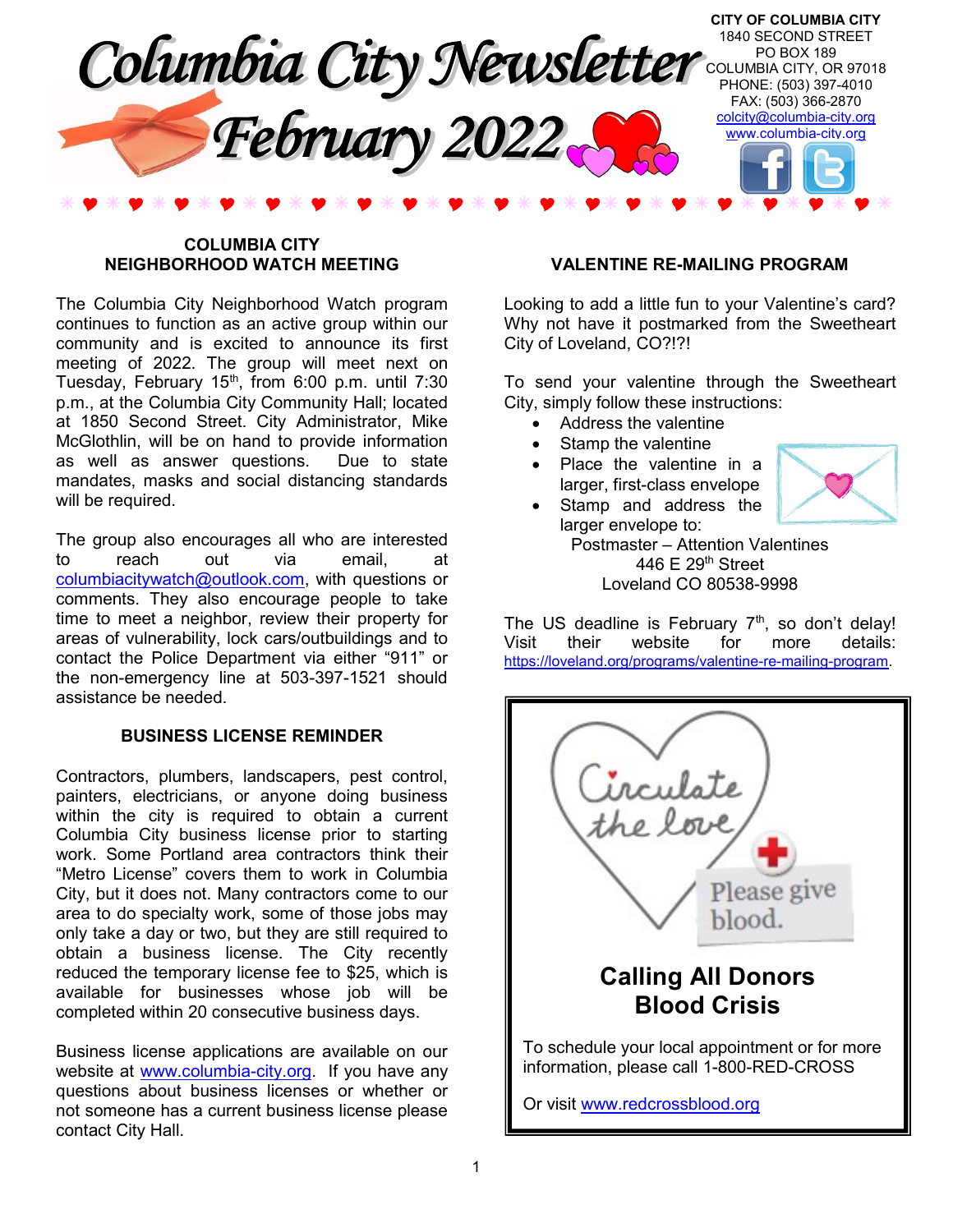# CITY OF COLUMBIA CITY Proposed Local Option Levy Re-Certification for Police Protection Services

Why is the levy re-certification needed? Police protection service costs have exceeded the permanent tax rate revenues for the last ten years, and the funding gap continues to grow. The City's permanent tax rate is among the lowest of all of the cities in the state, as shown in the chart at the bottom of this page. Passage of this levy will secure police protection services at current levels for the next five years.

How will the taxes from the levy be used? For police protection services. These taxes will sustain currentlevel police protection services that include:

- Seven day a week coverage with "on-call" protocol.
- Premise check services, traffic enforcement patrols, directed patrols, and other proactive community programs.
- **Q** Proactive criminal patrol and follow-up investigations.
- □ Continued partnerships with adjoining local law enforcement agencies.

What will happen if the levy fails? Department service levels will be reduced. Service level reductions could involve a combination of cuts such as:

□ Reducing current staffing levels of Department personnel by as much as 160 hours per month or more.

- □ Reducing Department service levels by moving to a reactive approach in addressing dispatched calls for service.
- $\Box$  Programs such as premise checks, foot patrols, area patrols and community policing may be eliminated or incur a service fee.
- Physical criminal patrols and follow-up investigative activities could be reduced.

How long will this levy last? Five years.

When would I start to pay for this re-certification? November 2022.

What will the levy cost? The levy will cost \$0.90 per \$1,000 assessed value. A home with an assessed value of \$200,000 would pay \$181.00 per year, or \$0.50 per day. If the levy is re-certified under this proposed rate property taxes will increase by an estimated \$47.00 per year.

How much do I pay now? The City levies a permanent tax rate of \$1.13 per \$1,000 of assessed value, plus the current \$0.67 per \$1,000 assessed value for the most current levy.

When will I vote on the levy? The levy will appear on the ballots for the May 17, 2022, primary election.



# Comparison of Permanent Tax Rates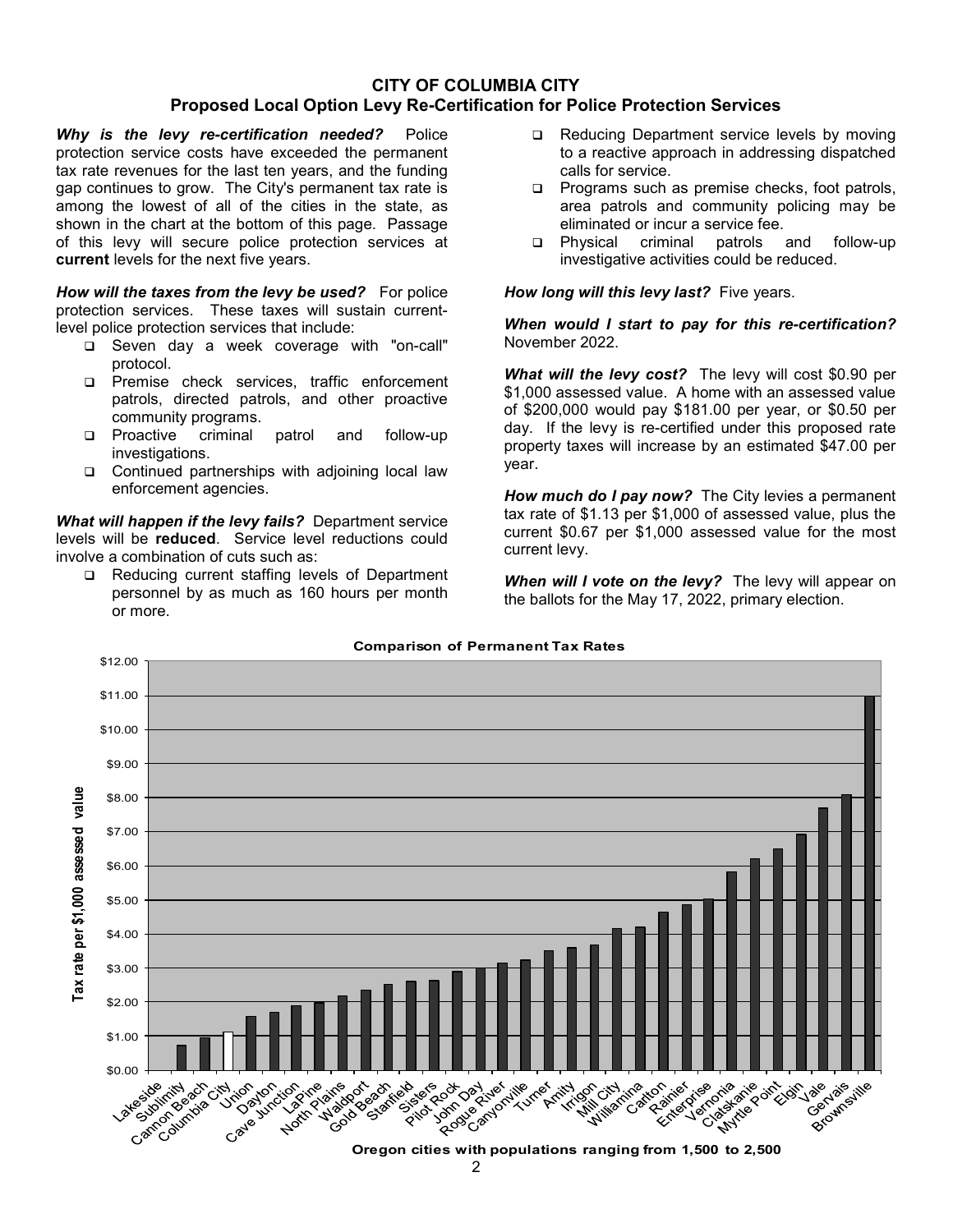# LIBRARY NEWS

The library has received two grants in the last month, helping us be successful even without the City Celebration the last two years. We received grants from the Oregon Community Foundation Small Art and Culture and also the Columbia County Emergency Nonprofit grant. We are so grateful for our community support and pleased that other organizations recognize our importance to the community.

We are planning our City Celebration for August  $13<sup>th</sup>$  this year, a month earlier than we have traditionally had it. We are hoping the earlier date will decrease the possibility of rain and encourage all those Show and Shine car show people to join us!

Faces of the Silk Road. In 2018, Kit and Chip Gardes set out to circle the globe without getting on an airplane; just boats, cars, trucks and buses. They spent six months traveling along the old Silk Road from China to Europe. During that time, they met some interesting folks: Buddhist monks, Tibetan bread makers, Chinese farmers, Uyghur merchants, Kyrgyz nomads, Kazakh and Uzbek war veterans, Georgian winemakers and Moldovan Orthodox monks. Traveling slow gave them a chance to get to know these individuals. On exhibit this month in the library you can see some of the people they met and read about some of their stories.



Reader's Recommendation. The Lincoln Highway, a novel by Amor Towles, is set in 1950's America. "Even though the book is long, I didn't want it to end. Towles is a master at breathing life into his characters as he takes five of them on a journey full of twists and turns." He is also the author of A Gentleman in Moscow.

Books for Everyone! We want to remind you again that we have an excellent collection of children's books, as well as classics. We'd love to see more homeschoolers using our library. Pass the word on to those who don't live in Columbia

City – anyone living in Columbia County can use our library free of charge!

Books We've Added. The recent additions include:

The Stranger in the Lifeboat by Mitch Albom (best seller)

Go Tell the Bees That I am Gone by Diana Gabaldon (best seller) The Love Hypothesis by Ali Hazelwood (best seller) It Ends With Us by Colleen Hoover (best seller) Credible Threat by J.A. Jance The Other Emily by Dean R. Koontz Wish You Were Here by Jodi Picoult (best seller) Faithless in Death by J.D. Robb The Order by Daniel Silva The Wish by Nicholas Sparks (best seller) Amazing Leonardo da Vinci Inventions You Can Build Yourself by Maxine Anderson Vega Jane series by David Baldacci for young adults

#### Library Hours:

Monday and Saturday 10 am to 2 pm Thursday 3 to 6 pm

## Columbia City Community Library

2000 Second Street / PO Box 189 503-366-8020 / ccclibrary@live.com Website: www.columbiacitycommunitylibrary.com

#### Reach our book catalog:

https://columbiacitycommunitylibrary.follettdestiny.com

## LOST AND FOUND

The following items were recently found and turned in to City Hall:

- A dog training remote by the school.
- A single key found at Datis Park.

If you think one of these items might be yours, contact City Hall at 503-397-4010.

#### CAPLES HOUSE

Friday Teas. Stop by The Cottage on Fridays from 2 to 4 p.m. for a bottomless cup of tea and a dessert, only \$5, what a deal!



Valentines' Tea. "Love Makes the World Go Round" with food from around the world!!! Sunday, February  $13<sup>th</sup>$  from 2 to 4 p.m. \$30 per person and reservations are needed, call 503-397-5390.